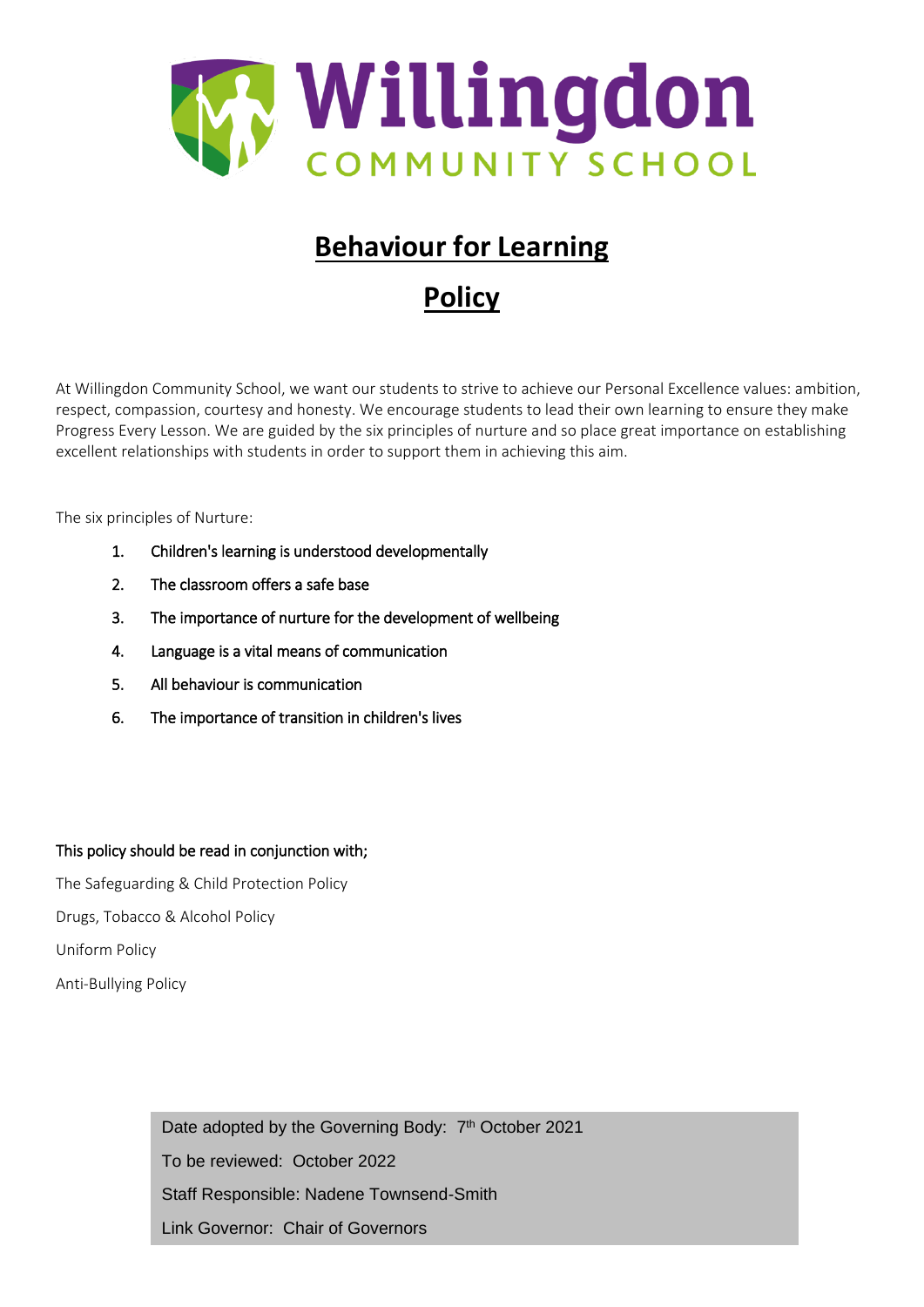#### We aim to:

Maintain a caring and purposeful learning environment for all students.

Support all students in recognising their strengths and developing a positive identity and sense of self.

Teach students the social and emotional skills that are necessary to engage in learning: to be self-motivated, to cooperate with others, to appreciate difference and to develop the resilience necessary in order to live productive, happy and fulfilling lives.

Our curriculum is designed to meet the needs of all students and celebrate the diversity of strengths in society which are reflected in our school community.

Our partnerships with parents aims to bring everyone together to work in the best interests of the child. We recognise that members of the school community may have different parenting experiences and views on behaviour. However, we endeavour to develop shared values and commitment through our nurturing approach and our policies and procedures reflect this ethos.

Our work with the community supports a model of sustainability that enhances opportunities, empowers parents and young people in decision making and facilitates the sharing of skills and resources. Examples of this can be seen in our student leadership team, our pastoral role of tutors in supporting parents and students, as well as Parent Forums.

#### *"It takes a village to raise a child"*

#### Support Structures

We recognise that the vast majority of our students are impeccably behaved and we seek to acknowledge and reward this through praise and achievement points. We aim to reward progress in all aspects of a student's educational experience including pro social feelings(positive behaviours, manners and attitude), behaviours and displays of personal excellence. Praise and rewards are afforded to all students. When students need guidance or display anti-social behaviours, we regonise that this is often the result of an unmet need and strive to support students and teach the skills needed to display pro-social behaviours.

We set the highest standards for behaviour and all staff in the school will support students in maintaining this. We promote positive relationships between students and staff and equip students with the skills to deal with their own behaviour and to make positive choices, as well as responding appropriately to others. We expect students to recognise that the adults are in a position of authority and students must accept any reasonable request by an adult without question. The Senior Leadership Team will fully support the decisions staff make, unless it contravenes safeguarding or code of conduct. We are fully committed to restorative practice to ensure positive relationships are maintained between all in our community. Our students constantly delight us with their positive behaviour and the upholding of the personal excellence values that underpin our school community. Students understand the importance of positive behaviour for learning. However, we recognise that there are times when anti-social behaviours can affect others and we will work with these students to see the consequences of their actions and support the development of skills needed to display positive behaviour for learning. As a nurturing school, we believe restorative conversations and positive relationships are needed, alongside consequences to help students learn how to manage their behaviour in a positive way. Maintaining clear boundaries and structure are central to a nurturing ethos as young people need predictable routines, expectations and responses to behaviour. Refer to Appendix A regarding Classroom Consistency.

We foster good behaviour in the following ways:

- Consistently modelling positive behaviours, assessing where students are at developmentally and responding accordingly, such as creating bespoke therapeutic plans to support students where necessary.
- Supporting the development of language so that students can communicate effectively.
- The promotion of Personal Excellence, British Values and aspiration in assemblies.
- Embed the school ethos and positive behaviour for learning in tutor times.
- Having a zero tolerance approach to peer on peer abuse and any safeguarding issues relating to sexual harassment through an effective safeguarding and antibullying policy. In subjects such as ethics, RSHE, and citizenship, delivered both in lessons and in tutor time, where we promote the tolerance and the acceptance of difference along with the consequences of these anti social choices and behaviours. Furthermore, bullying and cyber bullying is addressed through ICT lessons and whole school assemblies.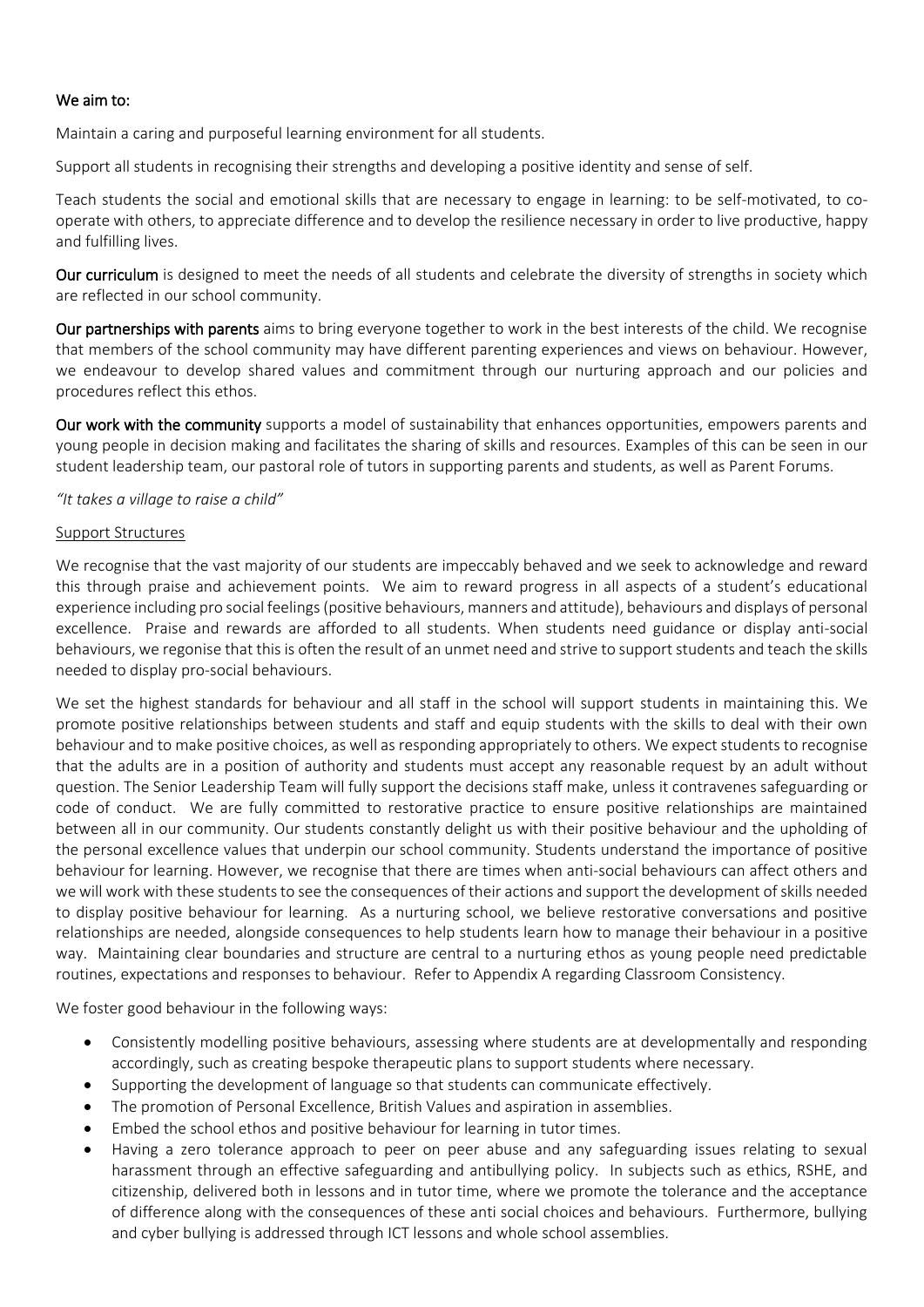- Special topic days and extra curricular activities such as Activities Week, visits to care homes, motivational speakers and trips.
- Offering additional support and interventions for those who do not have the necessary skills to maintain our expectations.

We understand not all behaviour is a choice. Whilst for the majority of students a supportive environment and a clear reward and consequence system is enough, we appreciate a small number need a more bespoke support such as: Boxall profiles, therapeutic plans, risk assessment calculators, individual risk management plans.

We will not accept anti-social behaviour in lessons which disrupts a positive teaching and learning environment (Appendix A), or anywhere on the school site. We will also enforce our standards and expectations when students are travelling to and from school. School rules will be applied and enforced consistently by all staff and students will be supported to develop the skills needed to manage anti-social feelings to display pro-social behaviours.

## Positive Behaviours:

To help everyone learn and to be happy and successful we have basic expectations

All students are expected to:

- 1. Arrive on time to school and to each lesson, ensuring they are ready to learn (students sat in silence for the first 5 minutes engaging in the learning) with the expected equipment (stationery, books, jotter, homework etc.) Students will be regarded as late if they are arriving well after their peers have arrived without valid reason. Persistent lateness will result in any missed work being completed at an alternative time.
- 2. Understanding and complete requests from adults and student leadership.
- 3. Behave respectfully, compassionately, courteously, honestly, to all those in our immediate and extended community on the way to and from school and not bring the school into disrepute. Be ambitious to want others to behave in the same manner, standing up for the school, environment and our community.
- 4. Wear the correct uniform unless outlined through a bespoke therapeutic plan. Students who do not wear the correct uniform for 2 consecutive days will be required to complete their daily expected lessons with their tutor, with work overseen by DOL/LOL/Tutor.
- 5. Follow mobile phone expectations as indicated below;

Mobile phones will be turned off and put away, along with ear/headphones for the duration of the school day. Thiey must not be seen or used anywhere in the school grounds during the school day. This includes break/lunch time and corridor transitions. Should a student not meet these expectations then the following actions will be taken:

- a. Students will be asked to hand over their phone, in a discreet manner, with take up time of 3 minutes to complete this request. Students will be asked for a second time after the 3 minutes should they have not handed over the phone when initially asked. This will result in the phone been sent to reception to be kept safe in a locker until the end of the day whereby the student can collect their phone. This will also be recorded with 1 behaviour point.
- b. Should the student not hand their phone over to the member of staff when asked after the 3 minutes take up time, the member of staff will email for Call Out to collect the phone and discuss the impact of the student having their phone out and the disruption this can cause to theirs and their peers' learning. This will result in the phone being sent to reception for a parent or carer to collect to discuss with the student the importance of not having their phone out at school. This will also be recorded with 2 behaviour points.
- c. If students do not hand their phone over to Call Out they will be relocated to discuss and resolve. This will result in the phone being sent to reception for a parent or carer to collect. The Director of Student Progress or a member of the pastoral team will discuss with the student the importance of not having their phone out at school. This will also be recorded with 3 behaviour points and an after school Detention of 30 minutes, in order that the student is taught the implications of taking up staff time/ phone use in schools.
- d. If the phone is not handed over at this point, they will be taken to a member of SLT to discuss this, the time taken to deal with situation and the consequences of their actions. The phone will be given to the member of SLT. This will result in the phone being sent to reception for a parent or carer to collect to discuss with the student the importance of not having their phone out at school. This will also be recorded with 4 behaviour points and an after school detention of 1 Hour to be taught the implications of taking up staff time/ phone use in schools.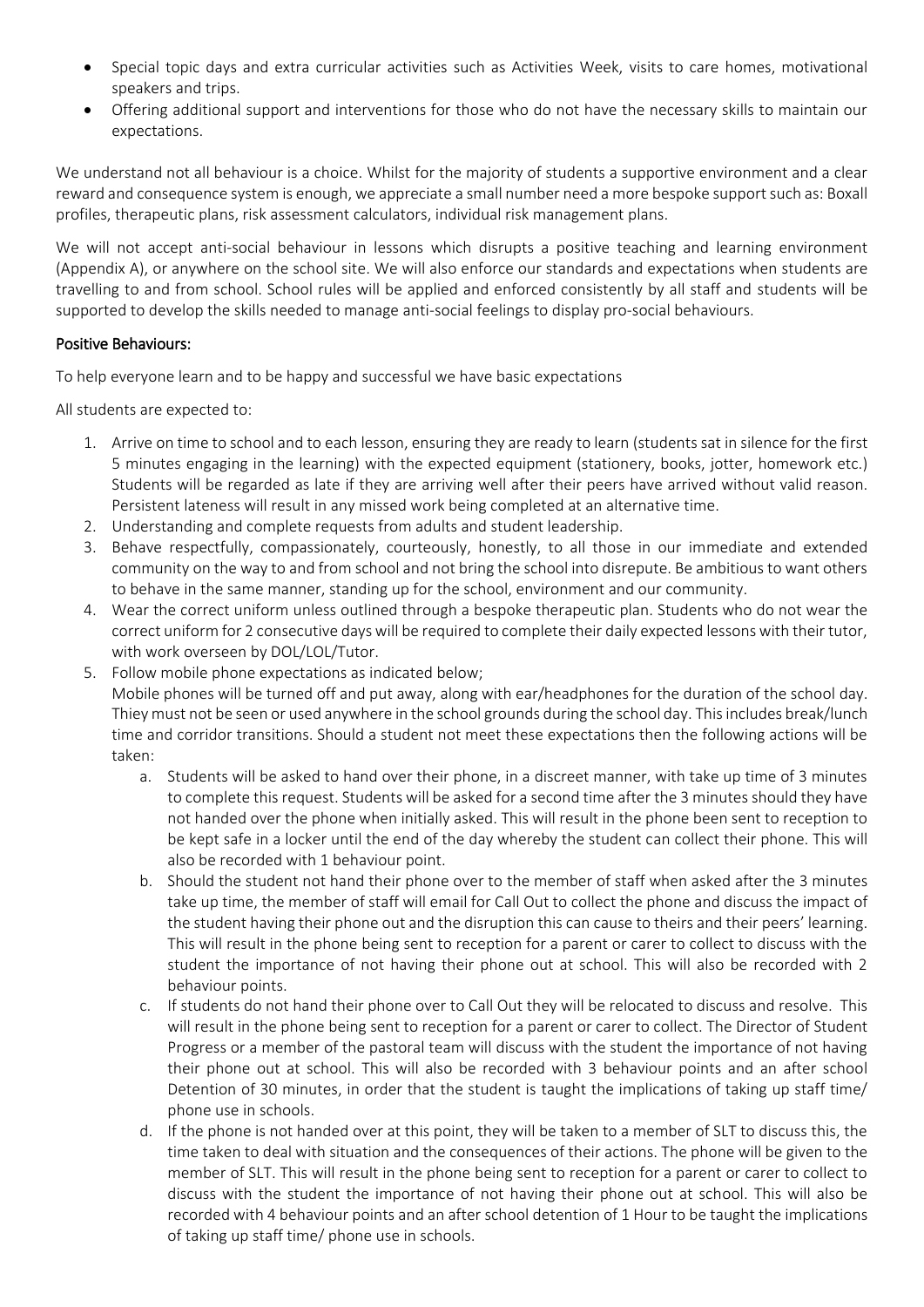- 6. Respect the school environment, ensuring all fixtures, fittings and furniture are well looked after, keeping them in a clean and respectful manner. Put all litter in the bins provided. Do not eat or drink in the corridors or in lessons. Chewing gum is not allowed on site. Should a student not meet expectations outlined in this section or of our Personal Excellence values, an appropriate consequence will be set.
- 7. Move sensibly around the school site, being courteous to others ensuring everyone feels safe and included. Observe the one way system and listen to staff when they remind others to observe this safety measure.
- 8. Ensure words or actions do not allow others to feel emotionally or physically threatened. Students will be able to share their experiences of threatening behaviour with an adult in a safe environment to ensure they can receive the required intervention that supports all parties involved.
- 9. Do not bring into school knives or sharp objects. The seriousness of this type of behaviour will result in firm and prompt consequences, should the Police be required their assistance will be sought. Consequences for the student/s involved would be dealt with on a case by case basis.
- 10. Do not smoke cigarettes, illegal drugs or consume any alcohol. Students must not bring tobacco products, alcohol and illegal drugs or any paraphernalia associated with these substances onto school site, including ecigarettes/vaporisers.

## Students' responsibilities

Students must:

- Understand and abide by the 10 basic rules and accept an adult's decision without question.
- Complete all school work, including homework, to the best of their ability, seeking support where necessary, being honest about their input and ambitous to make good progress.
- Behave in a way which does not disrupt the learning of others or affects their own learning. Students who may need additional support with this will have a bespoke therapeutic plan.
- Not present any behaviour which can be seen as bullying, intimidating or discriminatory. Students will be educated on the impact of their actions. This includes use of social media for this purpose.
- Be equipped for school and adhere to the school uniform. Students must take responsibility for their organisation and discuss, with the pastoral team, any issues they may have with this.
- Turn mobile phone and other electronic devices off and these items must be kept in bags at all times whilst student are on the school site. They must not be used and, if a student uses a phone, they must hand them to the class teacher if they are requested to do so. (See 'Positive Behaviour')
- Understand and complete all behaviour consequences and understand that these will be escalated as a result of non-compliance.
- Understand, accept and abide by the rules regarding access to the school at breaks. Understand that there is to be no smoking on site or on the way to and from school, including on buses. Students who are in areas that are out of bounds will be required to fulfil a consequence to understand why this is not acceptable.
- Arrive on time to school and to all lessons. (See 'Positive Behaviour' for conseqences of persistent lateness).
- Students must go to the toilet or fill water bottles at breaks to ensure their learning time is not interrupted. Students who may need additional support with this will have a bespoke therapeutic plan in place.

## Staff Responsibilities

All staff will have a clear understanding of 'The Six Principles of Nurture' and 'Therapeutic Thinking', using these to inform their practice. Staff will promote and model Behaviour for Learning (prosocial behaviours that allow students to thrive and supports learning, encouraging them to lead their own learning and become independent learners). Building positive relationships with our students is at the heart of developing a culture for learning throughout our community. Relationships can be enhanced by:

- Model the 5 pillars of Personal Excellence in their conduct and interaction with students and other staff. (ambition, respect, courtesy, compassion and honesty).
- Use of the restorative conversations framework to open discussions with students regarding any difficulties in maintaining positive behaviours. Please see Appendix D
- Maintain unconditional positive regard for all students and young people, ensuring students are given pro-social experiences to promote pro-social behaviours.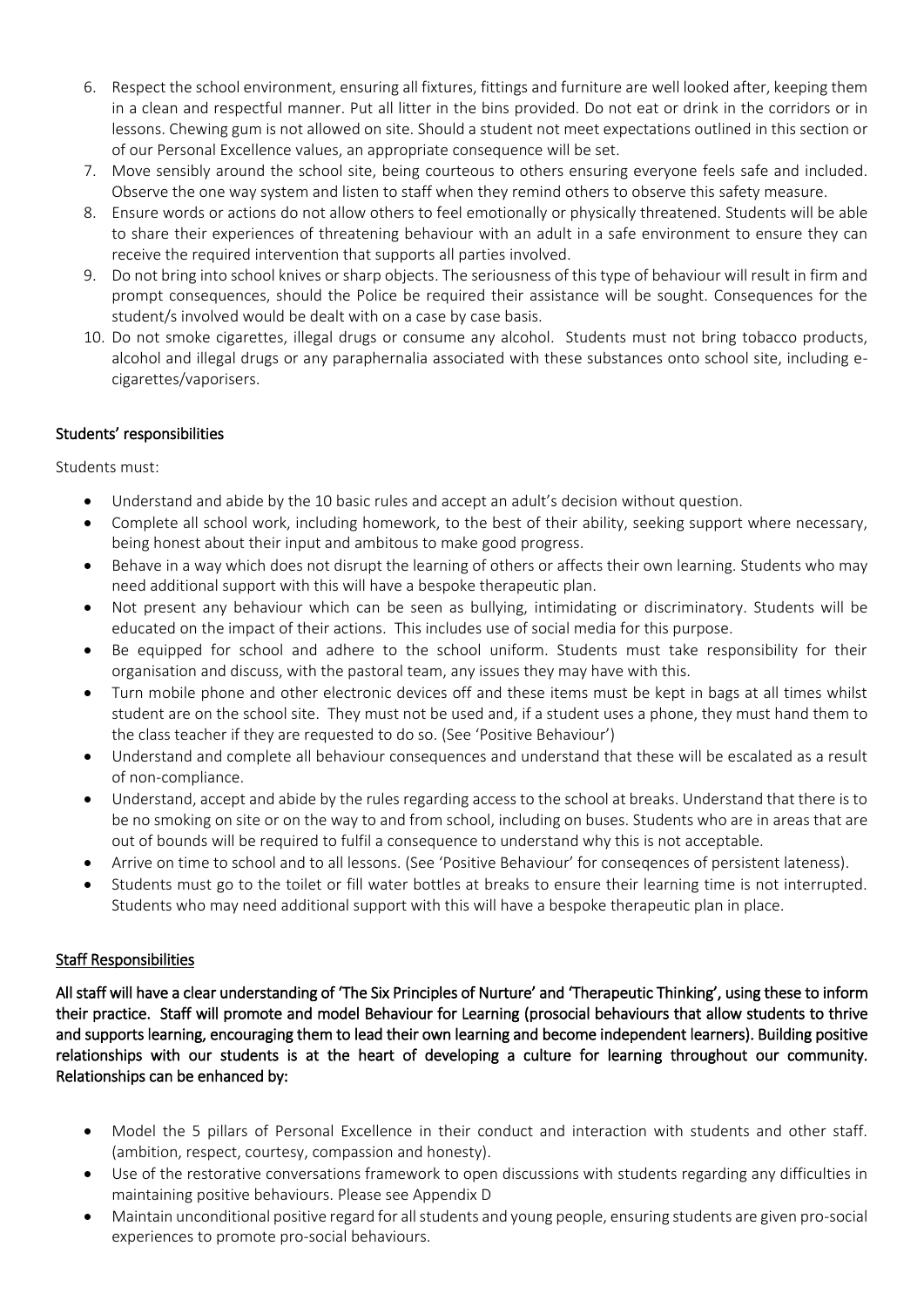- Challenge students who are displaying anti-social behaviour. Challenge, record and support students who display anti-social behaviours, whether in the classroom, corridor or around the site. This includes challenging any swearing or use of discriminatory language. Disruption would be considered as behaviours that disrupt the individual or at least one other student for a prolonged period, such as 10 minutes of continual disruption. In lessons, within those 10 minutes, students will be challenged and supported by;
	- a) Receiving a verbal or visual cue for disrupting the flow of a lesson, within the first 3 minutes of the disruption being deemed unacceptable by the member of staff, this will be clear and conducted in a manner that does not further exacerbate the issue.
	- b) Should the anti-social behaviour persist for an additional 2 minutes whereby the student is given take up time of the intial cue, the student will receive a WARN and reminder of the next step of MOVE should they continue. This is recorded on Edulink, 5 WARNs over consecutive lessons will result in the monitoring of a student's behaviour with a department card and a behaviour point added to Edulink.
	- c) Should 5 minutes of disruption pass, students will be MOVED within the classroom to ensure they have every chance to be successful. This is a consequence to their anti-social behaviour and a chance to be supported by the member of staff in the classroom within a different setting. This will be recorded on Edulink with 1 behaviour point and the student will be asked to return at break or lunchtime, that day to discuss the issue.
	- d) Students will be given take up time of 5 minutes to adjust their behaviour and seek support to access the learning. Should this not support the student's behaviour, they will be asked to RELOCATE for this lesson, with another subject specialist. This is to give the student and member of staff time to reflect on the issue and have a restorative conversation during the 30 minute after school detention time given for the disruption to the lesson. This will be recorded on Edulink with 2 behaviour points.
	- e) If students do not take up the RELOCATE and Call Out are required, this will result in a prolonged after school detention of a minimum of 1 hour to ensure the student can work through any issues and be supported to make pro-social choices moving forward. The member of staff who has RELOCATED or used the callout system will attend the after school detention to conduct restorative conversations with the student. This will be facilitated by a Pastoral Support Assistant. This will result in 3 behaviour points as additional members of staff are involved when this is not necessary.

The above is guidance and staff reserve the authority to by pass the procedures for significant disruptions and anti-social behaviours.

# Outside of lessons

- Around the school site, students will be challenged and supported if they display anti-social behaviour.
	- a) Should a student display anti-social behaviour around the school site, they will be challenged by a member of staff and given the opportunity to rectify their behaviour.
	- b) If a student continues in their anti-social behaviour, the incident will be recorded by the member of staff and this data will be used at a behaviour panel to discuss an appropriate consequence.
	- c) Some anti social behaviours that place a student/staff member's wellbeing or safety at risk will warrant an immediate sanction.

## Recording Behaviour Issues

## Staff should:

- a) Record behaviours and set appropriate consequences (i.e. MOVE = 10 minute break/ lunch talk time with teacher, RELOCATE = 30 mins after school detention)
- b) Attend break/ Lunch/ after school consequences to discuss issues with students (this includes duty staff).
- Ensure agreed consequences are organised as necessary or inform relevant staff. Teaching staff on duty should, as far as possible, follow up sanctions themselves. There is a clear hierarchical system to support all staff, teaching/support staff Director of Student Progress/ Director of Learning, Senior Leadership Team, Headteacher, Governors.
- Engage in positive reinforcement in the first instance, rewarding pro-social behaviours and students striving towards the pillars of Personal Excellence.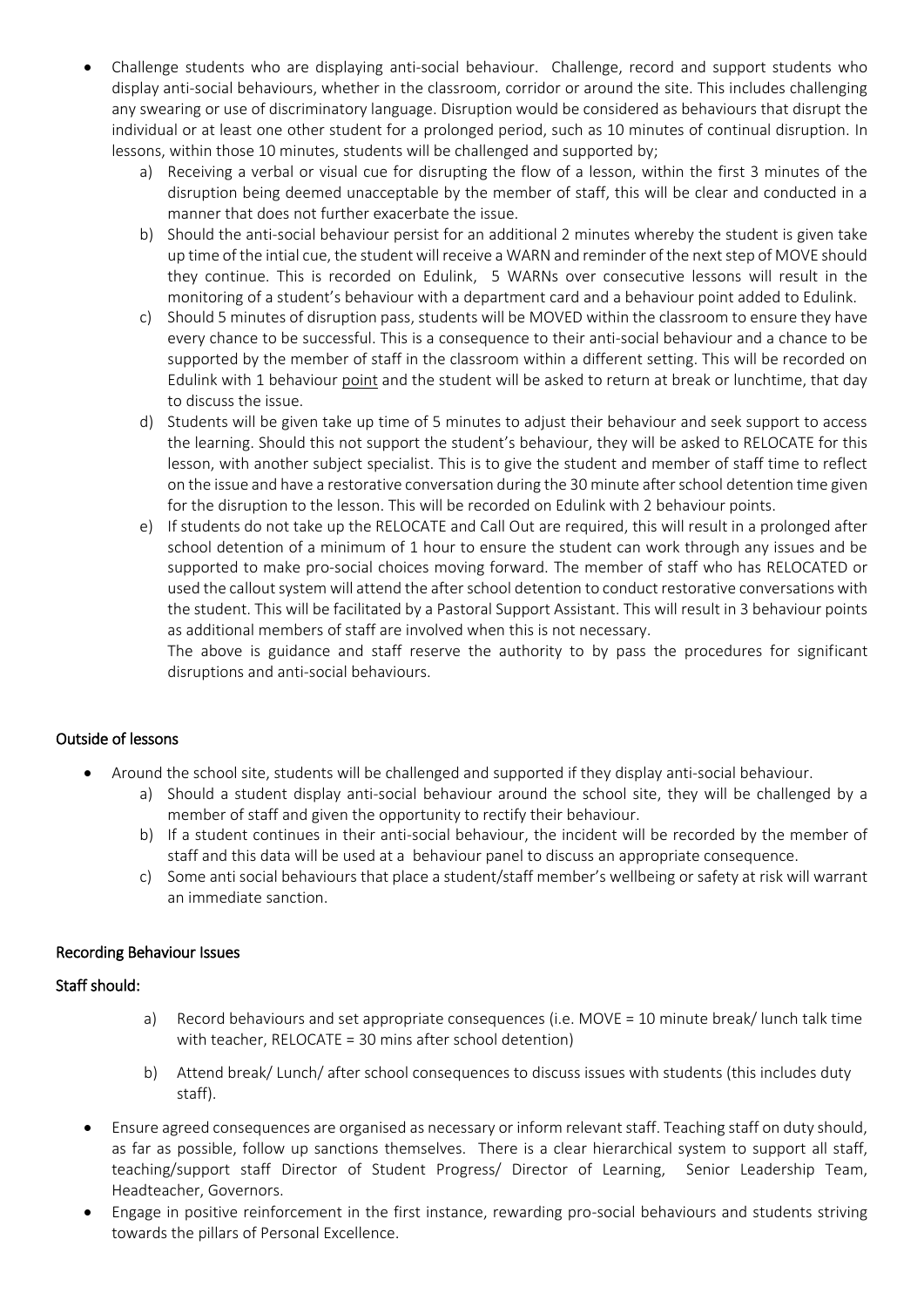- Support students to develop a positive self image, ensuring pro-social behaviours come from within and are not always externally motivated.
- Meet and greeting students at the start to each lesson. Support staff being present around corridors and encouraging positive behaviours.
- Show an interest in them as individuals.
- Listen to students' points of view.
- Give responsibility to students.
- Preserve students' dignity and self-esteem, even when correcting them to ensure we do not shame them for mistakes or anti-social behaviours that are the result of anti-social feelings.
- Use positive language, with an emphasis on the positive rather than negative statements. Such as; '[Name], I can see something has happened. I am here to help. Talk and I will listen', 'When you call out over others it stops them from having the chance to demonstrate their understanding. Raise your hand if you want to answer' 'When you say that it can have a negative impact on others. Do you understand how that might be upsetting to others?'
- Teach students the social skills they need to be successful, developing supportive measures and plans for students who may need additional support to develop their social skills.
- Redirect students towards success rather than highlighting their mistakes.
- Help to keep classrooms, clean, tidy, attractive and stimulating to engage students in positive learning experiences.
- Accept behaviour is everyone's responsibility and everyone has to take responsibility to achieve consistency.

## Being "fair" is not about everyone getting the same (equality) but about everyone getting what they need (equity) and so staff are expected to seek an understanding of the reasons for behaviours. Management structures, Therapeutic Plans and a large inclusion team are in place to support this.

## Tutors will:

- Take an interest in each tutee as an individual, develop an understanding of their needs and promote this with all staff.
- Check uniform daily, upholding the uniform policy, communicating with parents when students consistently need support to meet the policy. Liaise with the pastoral team should their support be needed to help the student meet the uniform policy.
- Ensure students are equipped for the school day, support the development of organisational skills, rewarding progress in this area. Give support and guidance to students that need additional support in this area and communicate with parents if necessary.
- Respond when students need additional pastoral or academic support, liaise with Directors of Student Progress, Progress Support Assistants, Department managers and class teachers. For specific SEN needs liaise with the SEN Department.
- Discuss any after school detentions that are the consequence of issues that have arisen and monitor behaviour for their tutor group.
- Monitor anti-social behaviour and utilise amber behaviour cards, where necessary. An amber card will be given to a student if they are displaying anti-social behaviour on a regular basis, it is a way for both the student and the tutor to monitor progress towards pro-social behaviours. It increases the contact and support between student and tutor as monitoring happens on a daily basis, at break and lunchtime. The amber card is also sent home to ensure parents can support the student too. This process is discussed with the student, parents, class teachers and the Director of Student Progress. Should additional intervention be needed to support the student's development of pro-social behaviours, this will be offered at this stage.
- Feedback on any positive behaviour such as reward points, being mindful of the anti-social feelings this can generate when discussed in front of others. Feedback should be positive for all students to reinforce pro-social experiences.
- Reward outstanding organisation, attendance and continued positive behaviour using the school reward system. Tutors to award 2 achievement points weekly to students who have mastered organisational skills and those who are making progress with supportive measures in place.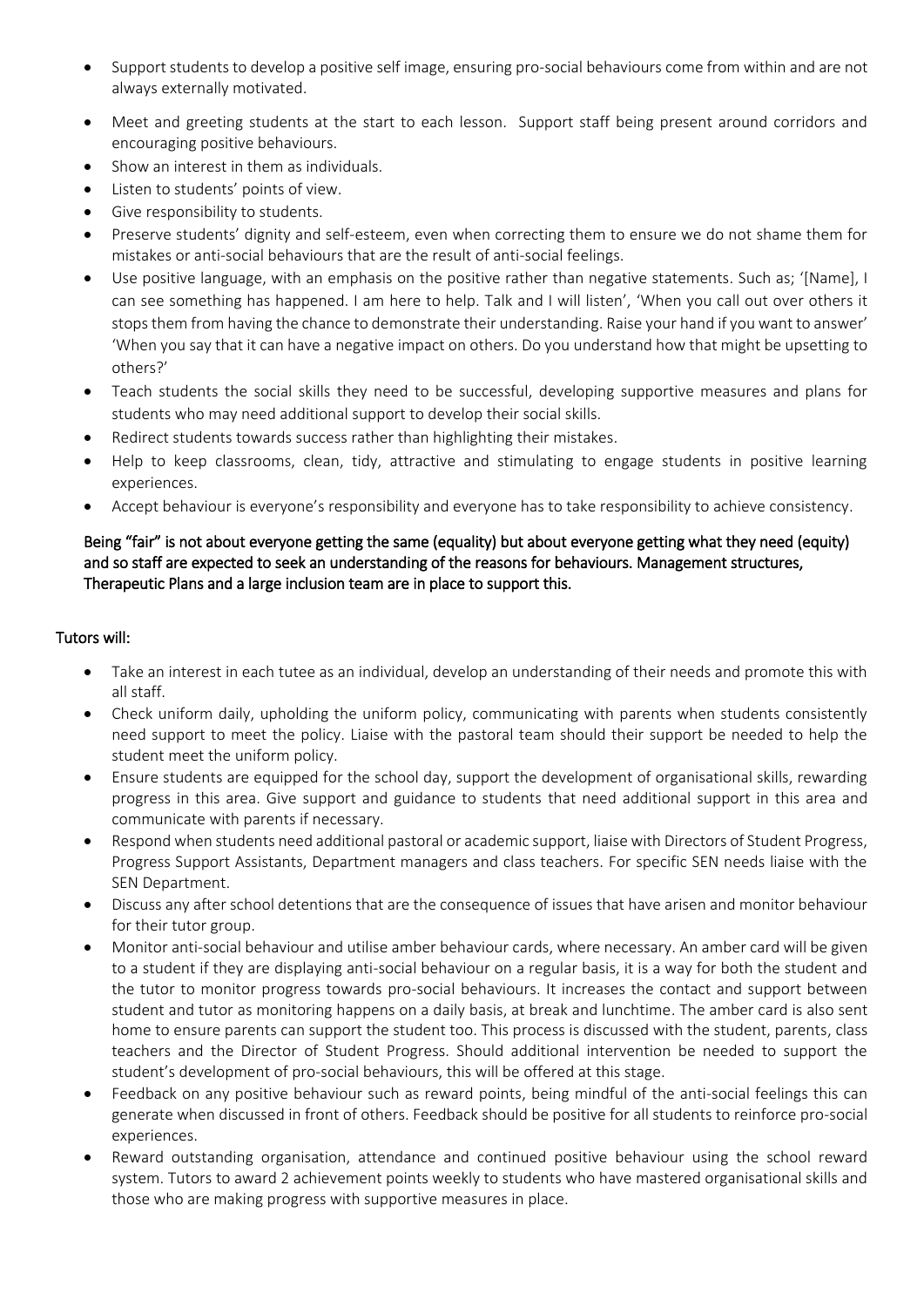Communicate with parents to ensure support is given to students and their families to maintain the development of Personal Excellence, both in school and out of school.

## Class teachers will:

- Ensure that pro-social behaviour is supported by the inclusion of pro-social experiences, ensure that pro-social behaviour is recognised.
- Plan and prepare for learning that is understood developmentally for their groups, differentiating as necessary and ensuring that all students can access the learning and that there is sufficient challenge and support to meet the academic and emotional needs of the child.
- Create a safe learning environment where students feel comfortable to engage in their learning and develop the social skills needed to develop their personal excellence. Offering a safe environment whereby students are given pro-social experiences to develop pro-social behaviours.
- Draw up seating plans to promote learning and avoid behaviour issues.
- Supervise movement on the corridor between lessons and greet students into the class.
- Have clear and established routines, with a settling task for students on arrival and a positive learning environment to complete their Book Basics and the taking of the register. Follow up and support the implementation of consequences for poor punctuality and truancy from lesson with minimum impact on the learning environment. Expectations for the start of the lesson:
	- a) Students must be engaged in their lesson within 5 minutes of the lesson start time. This time allows for a settling task and the completion of the register.
	- b) Students who arrive after this time, without valid reason, will have their lateness recorded, the totting up of lateness will result in the making up of lost learning in an after school detention of 30 minutes. 5 lates in a week will result in this consequence (students will complete lesson work, offering a exemplar of work for the student to reflect on).
	- c) Students who are over 30 minutes late, without valid reason, will be marked as truancy and will have to make this time up in an after school detention, where they complete the lessons work.
- Challenge and record uniform issues.
- Uphold consistent classroom expectations. Use 'warn/move/relocate' to ensure all students have the opportunity to make progress, with minimum disruption for all learners. Disruption to learning, outside of a therapeutic plan, should not last more than 10 minutes without a 'Move', students who do display anti-social behaviour should be given a chance to engage in learning, with a subject specialist when 'Relocating'. A look or a few words can often be the most effective tactic initially. Staff should not purposely try to embarrass, shame or humiliate students as a form of control. Staff should avoid shouting unless deemed necessary for immediate intervention.
- Follow up in class behaviour intervention with a restorative conversation. Restorative conversations will allow all parties, who have been affected by behaviour intervention, a chance to reflect on the incident and work together to improve future lessons an contact. Students will be supported in this process to be honest about their behaviour and feelings and teachers will listen and support the reintegration of the student into the classroom. This process can be supported by another member of staff, such as; Directors of Learning, Directors of Students Progress or Progress Support Assistants.
- Apply systems of consequences consistently.
- Follow the policy outlined above regarding phones/headphones if visible in class.
- Record any behaviour issues and use a break call back to discuss issues resulting in a 'move'. Liaise with the department Leader of Learning or Director of Learning if issues continue or students do not attend or respond to the break call back.
- When using 'relocate' teachers will send the students to the department Buddy System and be explicit about where this person is to be found. Teachers should not send a child out without telling them clearly where they are to report to. Teachers should provide work for the student to take with them, record this on Edulink and issue an after school behaviour detention to address the issue. Restorative conversations should be completed as close to the incident as possible to allow deep reflection by both the student and teacher.
- Issue departmental intervention for poor classwork or lack of homework. This could be an after school intervention or detention to support the students engagement in their studies, focus will be on the completion of work and teaching of the importance of school and home work for continued life long learning.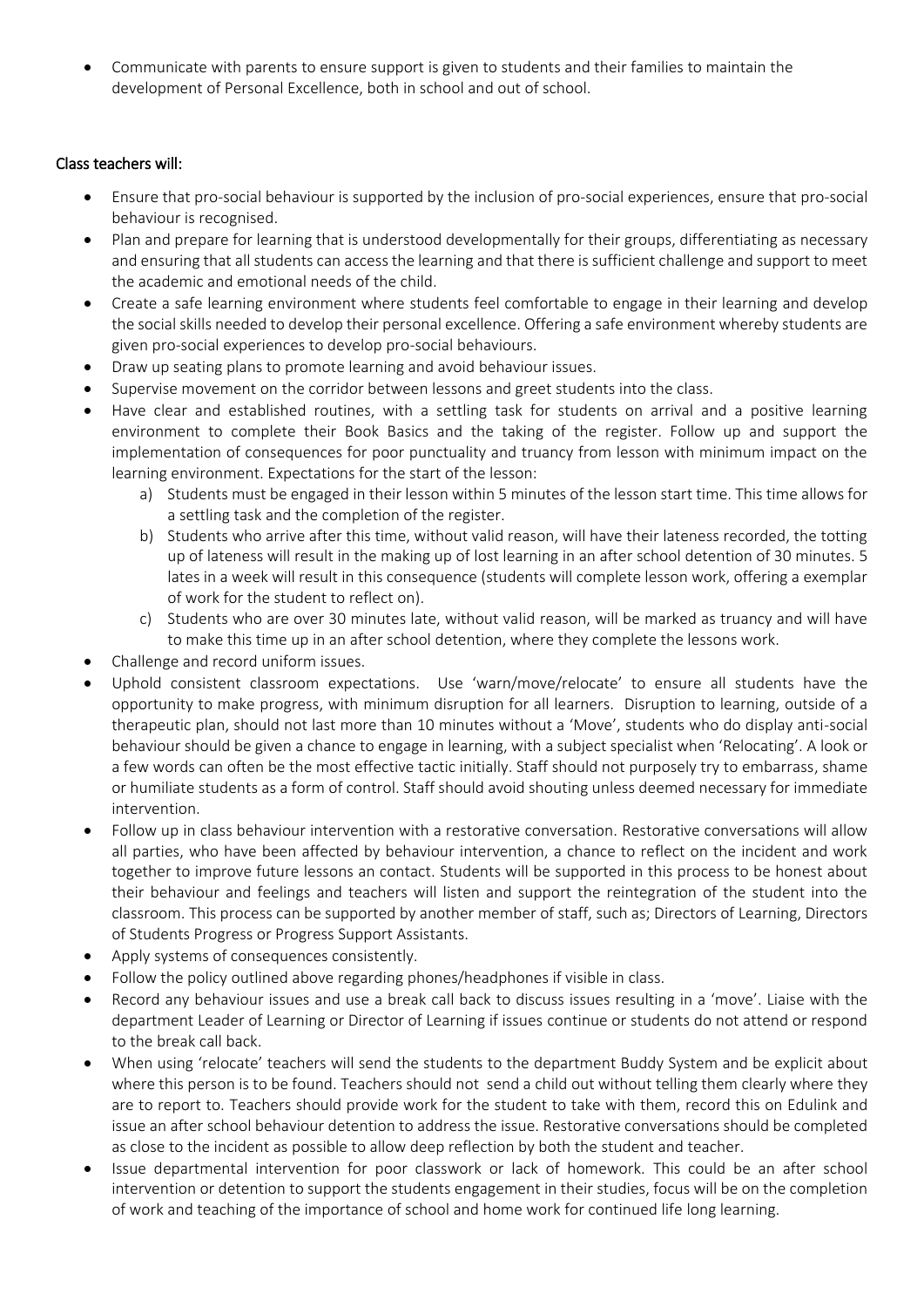- Use the Call Out procedure for serious incidents but try to employ de-escalation strategies to avoid such incidents occurring. In the majority of circumstances, the use of 'Warn/Move/Relocate' will be effective in deescalating incidents, therapeutic plans should also be used to embed effective strategies in delaying with antisocial behaviour. It is accepted that the class teacher uses these behaviour management strategies in the first instance, meaning Call Out is the last option and not used within the first 15 minutes of a lesson, as per the guidance outlined in 'Staff responsibilities'. Record on the school management system and issue appropriate consequences.
- Communicate with parents to discuss behavioural issues.
- Use a department behaviour card where students are having difficulty complying. Refrain from issuing repeated consequences without trying to change the behaviour by listening to the child, moving seats, adapting work, speaking with parents and tutor, using a behaviour card and liaising with Director of Learning. Department Cards are to be used in the same style as the 'amber card' outlined in 'tutors will', however, rather than monitored by the Director of Student Progress, department cards are monitored by the class teacher and either the Leader of Learning or Director of Learning.
- Participate in behaviour management CPD (Continuing Professional Development/Training) and request specific training when necessary.
- Monitor the daily behaviour log and respond to suggested action points. Work with the Leader of Learning/ Director of Learning and where necessary the Director of Student Progress to ensure supportive measures are used in the classroom to develop a safe and nurturing learning environment.

## Directors of Students Progress will:

- Monitor behaviour daily.
- Support subject teachers.
- Issue consequences, such as time in the internal exclusion room and coaching sessions.
- Communicate with parents.
- Use red behaviour cards to monitor a student's progress towards positive behaviours across the curriculum and liaise with Senior Leadership Team.
- Make relevant referrals and set up Additional Needs Plans (ANPs)/Assess Plan Do Reviews (APDRs) as required. Ensure teachers and support staff are using the ANPs/APDRs to plan for the needs of the students, in unison with the Leader of Learning/Director of Learning for the subject.
- Liaise with Director of Inclusion relating to Special Education needs and ensure the correct provision is place, informing class teachers of the structures to support the most vulnerable learners.
- Ensure students are rewarded for sustained effort using the school rewards policy.
- Track and monitor positive praise to parents.
- Work closely with all parties to effect pro-social experiences, supporting positive change.

## Directors of Learning will:

- Support subject teachers and students with anti-social behaviours within their curriculum areas. This should include the promotion of pro-social experiences and recognition of pro-social behaviours within their departments.
- Monitor classroom behaviour across their curriculum area daily. Use data to implement effective change within departments, organising CPD and support where necessary. Working with staff to ensure they are informed of students' anti-social experiences and how to effect a therapeutic plan within their lessons.
- Monitor the correct consequences are being applied to achieve classroom consistency (Appendix A)
- Use red behaviour cards to monitor a student's progress in their subject area.
- Communicate with parents where there are issues in their own subject area, after attempts by the class teacher to support pro-social behaviours have not been effective.
- Ensure class teachers are contacting parent/carers with ongoing issues in the classroom.
- Support with subject detention for issues within their subject area including homework.

## Senior Leadership Team will:

 Be responsible for the whole school promotion of the Six Principles of Nurture. Ensuring all staff embed nurture in their practice.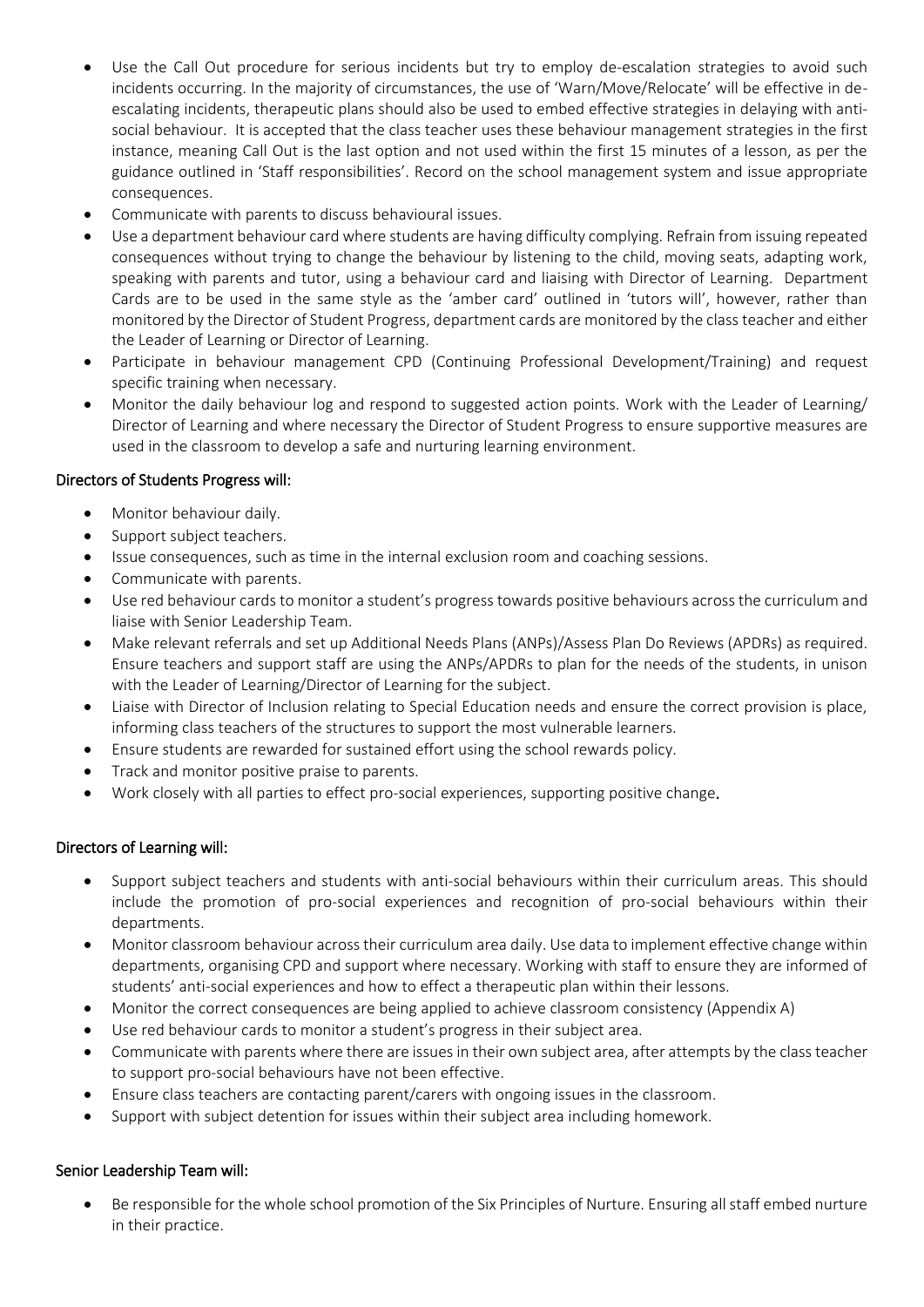- Lead and coordinate school policy.
- Meet regularly with Directors of Students Progress and keep updated regarding the behaviours of all students.
- Monitor behaviour issues daily and oversee interventions.
- Oversee searches of students. This may be delegated and will always involve two members of staff. Body searches will not be implemented.
- Communicate with parents and external agencies.
- Implement higher level consequences or interventions including fixed term exclusions and an alternative provision. This may include placements at another school for a fixed period of time.
- Oversee the use of positive handling and ensure staff understand their responsibilities and accountability.
- Feedback to all staff and arrange training to support teaching staff to create positive learning environments.
- Make recommendations to the Headteacher.

## The Headteacher and Governors will:

- Ensure that outstanding behaviour is maintained and a nurturing environment is maintained to encourage prosocial experience and behaviours.
- Ensure that all students have equal opportunities to learn in a calm and orderly environment with due account of the Equalities Act 2010.
- Ensure that students with SEND or Social, Emotional and Mental Health issues, who have behavioural difficulties, are supported appropriately within the resources of the school.
- Ensure that any allegations against staff are fully investigated and actioned, as well as action taken against any students who make a malicious allegation.

#### Parent/Carers will:

- Engage in communication with the school to support the development of their child's well being, academic progress, personal excellence and pro-social behaviours.
- Inform, via the tutor or class teacher, any issues that may affect a students' wellbeing/learning.
- Attend meetings at the school's request.
- Support the decisions made by the school regarding consequences of challenging behaviour. Work to understand decisions made by the school, communicating any concerns with the school to ensure effective consequences are given to the display of anti-social behaviour in school or within the local community

#### Behaviour interventions, strategies and sanctions

All staff should always seek to begin from the lowest level of sanction.

- Subtle and low level intervention from a member of staff e.g. 'a discussion with student away from peers'.
- A maximum of ten minutes break time 'call back' supervised by the teacher for a 'move' to allow a restorative conversation to take place. The support of the department Leader of Learning/ Director of Learning or Progress Support Assistant/ Director of Student Progress can help facilitate the restorative conversation.
- Intervention with subject teacher for homework sessions. This can be during break or lunch time or after school. The support of the department Leader of Learning/ Director of Learning or Director of Student Progress can be used for persistent issues. Interventions must be communicated to parents.
- Formal after school intervention of 30 or 60 minutes issued via Edulink for no homework, after time and support has been given to the student.
- 30 minute after school detentions to facilitate restorative justice and develop plans to move forward in the next lesson, for B2 behaviours at classroom level.
- After school detentions of 60 minutes issued for non-attendance at other 30 minute detentions or for more serious issues. Resorative conversations should take place to ensure issues are dealt with and students can be successful.
- Informal and formal investigations/interventions and sanctions which sometimes involve our Police Liaison Officer. This could be could be as a result of a malicious allegation, or any matters relating to persistent bullying of any kind, prejudice or discrimatory behaviour and sexualised behaviour. Additionally, where the school's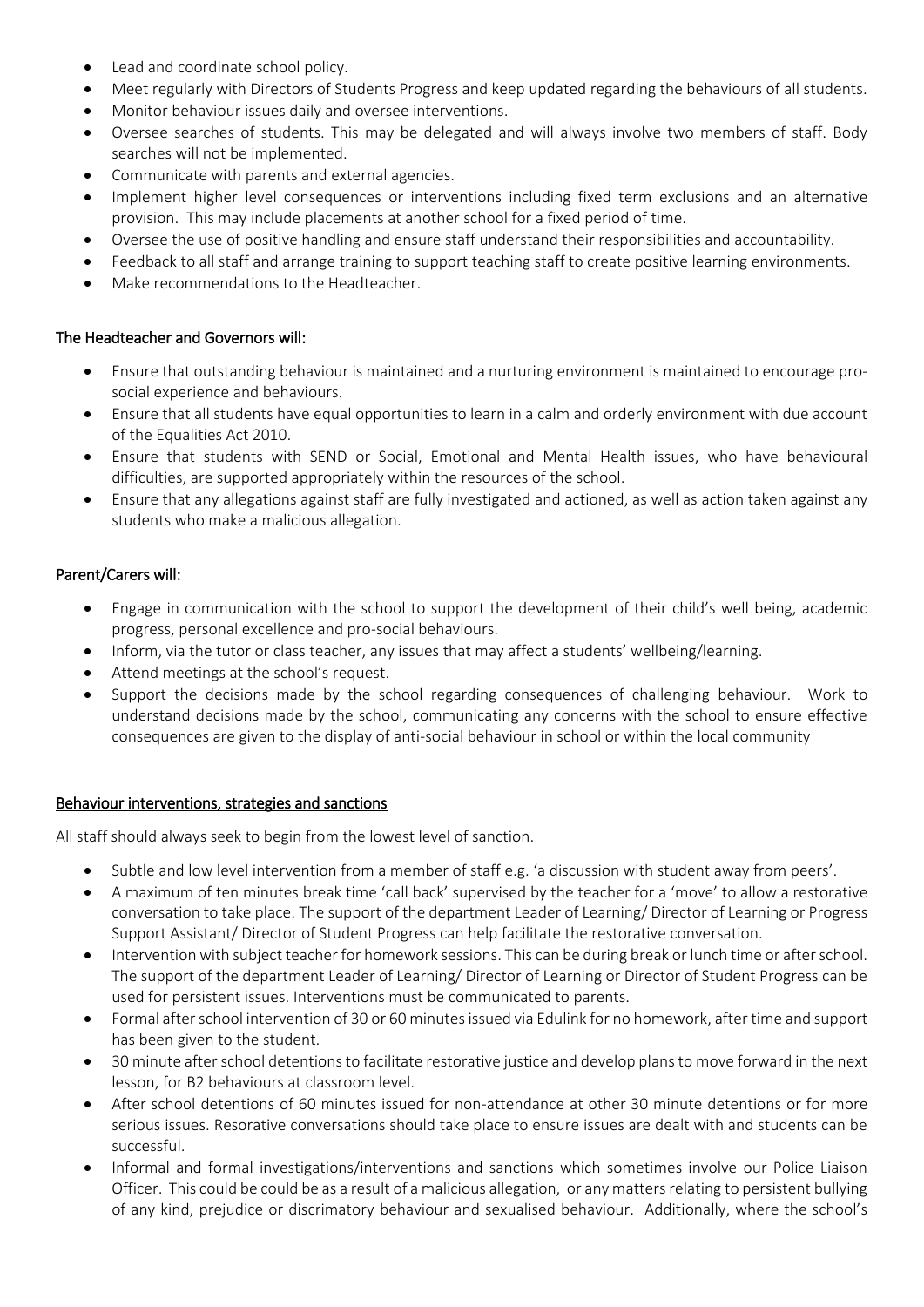policy on Alcohol, Drugs and Tobacco has been breached, the school will involve the relevant external support services. The sanction will depend on the level of involvement following the investigation.

- Internal exclusion which is a preferred alternative to a fixed term exclusion. This will be determined by the Senior Leadership Team and Director of Students Progress and may be for a period of one or more days. Meeting/communication is required with parents. Should the issues be associated with a specific department the student could be placed with a Director of Learning/ Leader of Learning, a Director of Student Progress or tutor.
- Next day school to school placement. To avoid a fixed term exclusion on a student's record, we may place a students in another school's internal exclusion facility if students have failed to meet the expectations in the school's internal exclusion facility. This may be used for one off serious incidents too.
- Fixed Term exclusion (decided by the Headteacher or appointed Senior Leader). Readmission meeting with parents.
- School to school placement. A student is placed at another school for a period of two weeks, which can be extended in extreme circumstances. \*Appendix C.
- Extended school to school placement. As an alternative to permanent exclusion, the school will seek, as part of its behaviour policy, to utilise the agreed local partnership protocol involving directing a student to a supported placement at another school, College Central or The Workplace. (A student is placed at another school for a long term period and a successful placement may result in a student permanently moving to this school. \*Appendix C).
- Intervention from College Central. This may include a referral for a part time or full time place to be educated at the Eastbourne campus. \*Appendix C
- PEX A student is permanently excluded. Decided by the Headteacher and governing body.

## Behaviour Monitoring

A student can be placed on an amber card for persistent anti-social behaviour (the card will have up to 3 targets that are discussed with the student to focus on over the course of the week, the card is monitored by the tutor at break and lunch and class teachers will tick if targets are met or cross if they have not been met). If a student has not met the targets, then this will progress to a red or red plus behaviour card monitored by the Director of Student Progress and Senior Leadership Team.

A student can be placed on a white department card if targets are needed for one particular subject – this allows the teacher, Leader of Learning/ Director of Leaarning to monitor behaviour and provide intervention where necessary.

We also use golden time, attendance, progress and homework cards to incentivise pro-social behaviour, when a student is making every effort to manage their own behaviour choices and is engaging in the support being offered.

## The ARCCH – Internal intervention

Frequent or high level anti-social behaviour may result in a student being placed into the ARCCH and placed on an intervention programme to support their pro social choices. A restorative conversation will be had and in some cases a full 'restorative justice' meeting may be held with teaching staff. The purpose of these conversations/meetings is to repair any damage caused by the anti-social experiences, this is for the benefit of the student, staff and local community.

## Appendix A

## Classroom Consistency

We aspire to achieve a rigorous and consistent approach to classroom behaviour with minimum interruptions to learning used in every classroom. In the classroom, teaching staff will use a consequence system to manage behaviour. Codes will be used (B1/ B2/ B3). If there is anti-social behaviour then the following actions will occur: warn, move, relocate, after school detention, internal exclusion.

 Students who display low level anti-social behaviour for learning will be issued with a warn. This does not carry a sanction. However, this should be logged on Edulink for Directors of Learning and Directors of Students Progress to have an overview of different lessons.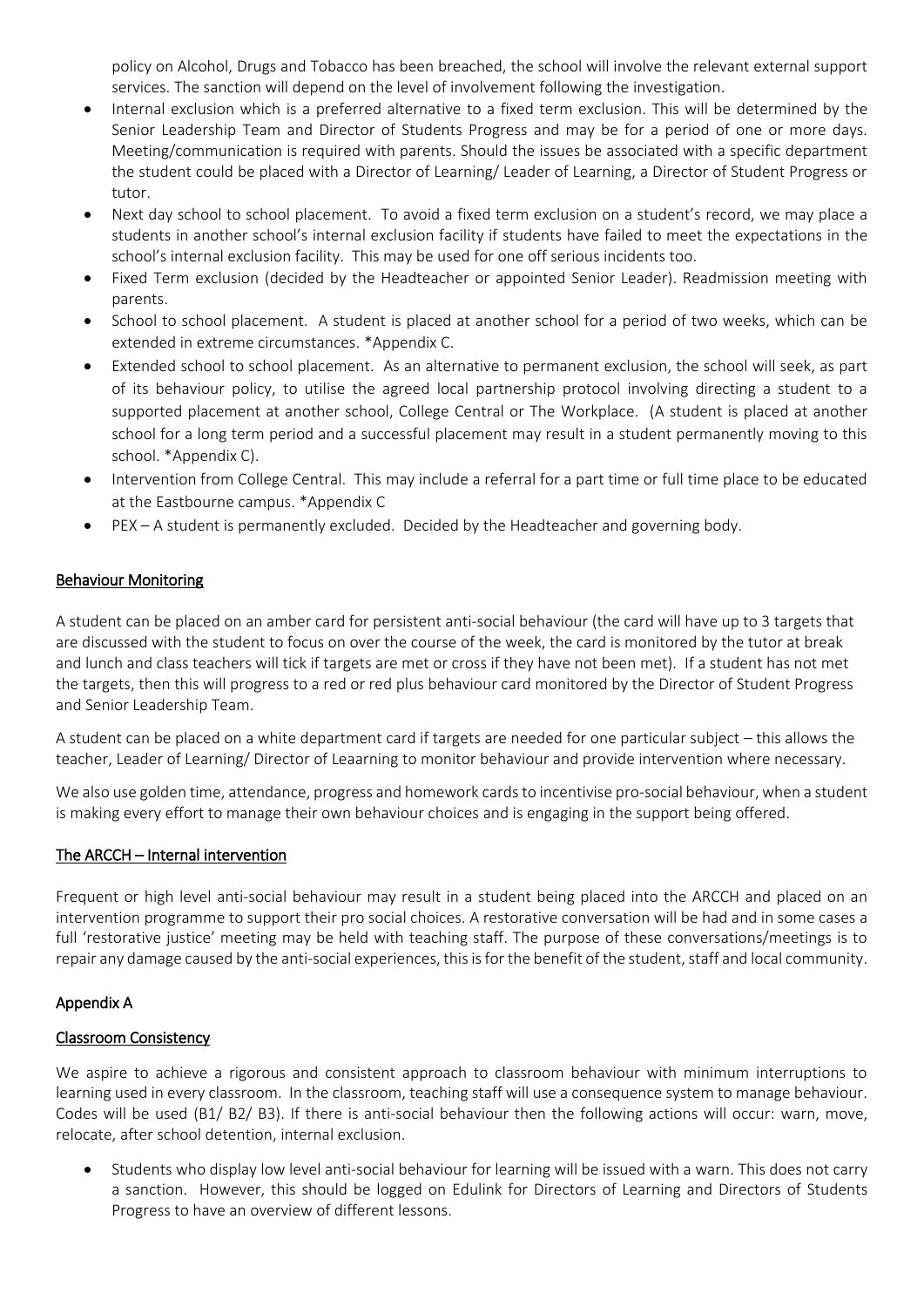- A few examples of this are: talking when a teacher is talking, shouting out, incorrect equipment (no pen), disrespectful attitude to staff and peers, late to lesson, phone out in class, eating/drinking
- Students who have not been able to display pro-social behaviour for learning after being issued with a warn will receive a move. If possible, students will have to move to a different area of the classroom.
- A 10-minute call back for a restorative conversation will be issued and will be completed the same day. This will be added to Edulink as a move, it will incur 1 behaviour point and the purpose of the call back is to understand the impact and reasons for the issue from the perspective of both teacher and students.
- If anti-social behaviour continues, students will be given a 'relocate'.
- Students will be relocated from their classroom to the department Buddy System. They will receive a 30 minute after school behaviour detention – Class teachers will communicate with parents and liaise with Directors of Student Progress/Directors of Learning/Pastoral Support Assistants to ensure the Restorative Practice is completed before the student returns to the lesson. This may result in Directors of Learning supervising the students independent learning until this has taken place and could be done at the behaviour detention the following evening so resolved within 48 hours.
- A 'relocate' could also result from a single instance of high-level disruption.
- Failure to attend an after school detention will result in an hour extended sanction. Every attempt will be made by Director of Student Progress to complete this.
- Persistent failure to attend after school detentions may result in a student having to attend a day in our Internal Exclusion room or attend a school to school placement. Parents/carers will be contacted and may be asked to attend a meeting.

## Appendix B

## Warn/move/remove/reflect

#### Appendix C

#### Powers of Direction

In some circumstances, these placements may not necessarily have been agreed in advance with parents, or indeed the parents/carers may not be supportive and therefore powers of direction may be needed; DFE 'Alternative Provision – Guidance for Local Authorities' January 2013 provides details on the powers and responsibilities maintained schools have in using off-site provision to improve students' behaviour. These powers come from 'Section 29A of the Education Act 2002', introduced by the 'Education and Skills Act 2008'; as required by this Act, the Secretary of State then made regulations in 'The Education (Educational Provision for Improving Behaviour) Regulations 2010'. Maintained schools should ensure that their Behaviour Policies reflect the different types and purposes of placements, along with the possible use of 'Powers of Direction'.

## Appendix D - Restorative Practice.

#### Appendix  $E -$  Flow chart for reintegration meeting.

## Appendix F - Rewards for Learning and Engagement

The school value rewards to recognise a student's achievement for a wide range of reasons. Staff within the school actively seek to reward and praise the achievements of all our students within our community for all positive actions to

- help create a positive ethos in the school.
- raise their self-esteem and affirm their achievements.
- motivate and educate students to repeat the pro-social behaviour associated with the praise/reward.

Pro-social behaviour will be rewarded with

- Praise
- Green learning walk A member of leadership requested to attend the lesson and acknowledge the fantastic effort being made by all students. All students are rewarded with achievement points.